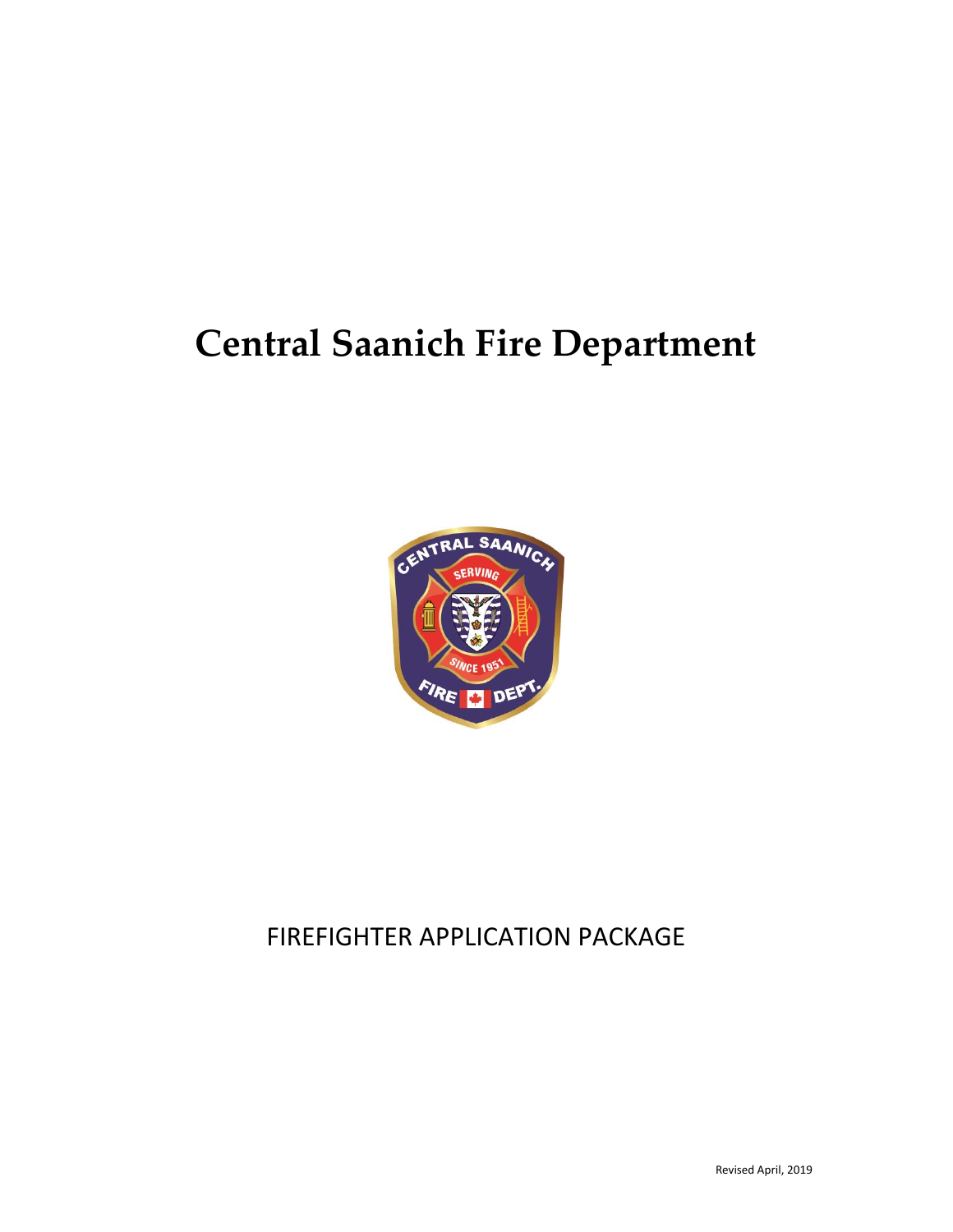## **CENTRAL SAANICH FIRE DEPARTMENT PERSONNEL APPLICATION**

*Personal information you provide on this form is collected by the District of Central Saanich under the Freedom of Information and Privacy Act Section 26(c) and the District's bylaws and is only used for the purpose of recruiting with the Central Saanich Fire Department. Your personal information will not be released except in accordance with the Freedom of Information and Protection of Privacy Act. Questions about the collection of your personal information may be referred to the FOI Head, 1903 Mt. Newton Cross Road, Saanichton BC V8M 2A9 Ph. 250-652-4444.*

**Accurate, legible completion of this application form is the first step in the screening process. Incomplete or inaccurate applications will not be accepted. Please supply all information requested.**

| TELEPHONE (home):_______________________TELEPHONE (work):_______________________                             |                                                                                                                                                                                                                                |
|--------------------------------------------------------------------------------------------------------------|--------------------------------------------------------------------------------------------------------------------------------------------------------------------------------------------------------------------------------|
|                                                                                                              |                                                                                                                                                                                                                                |
| Do you live inside the boundaries of Central Saanich? Yes __ No __                                           |                                                                                                                                                                                                                                |
| BC DRIVERS LICENSE: Class______ Air brakes? Yes____ No ___<br>RESTRICTIONS: ________________________________ |                                                                                                                                                                                                                                |
| <b>EDUCATION</b>                                                                                             |                                                                                                                                                                                                                                |
| Post-Secondary, Vocational or Trade Training: Yes __ No ___                                                  |                                                                                                                                                                                                                                |
|                                                                                                              |                                                                                                                                                                                                                                |
|                                                                                                              |                                                                                                                                                                                                                                |
| Previous firefighting experience: (where and when)                                                           |                                                                                                                                                                                                                                |
| <b>WORK EXPERIENCE</b>                                                                                       |                                                                                                                                                                                                                                |
| Are you presently employed: (please circle one)                                                              |                                                                                                                                                                                                                                |
| Full-time (more than 35 hours/week)<br>Part time (less than 25 hours/week)<br>Unemployed                     | Part-time (more than 25 hours/week)<br>Student<br>Other (please explain)__________                                                                                                                                             |
| Present Employer:_________________________<br>Work telephone: Work telephone:                                | Occupation: Decumentary Contract of the Contract of the Contract of the Contract of the Contract of the Contract of the Contract of the Contract of the Contract of the Contract of the Contract of the Contract of the Contra |
| How long have you been employed there?<br>Is your job site in the District of Central Saanich? YES           | <b>NO</b>                                                                                                                                                                                                                      |